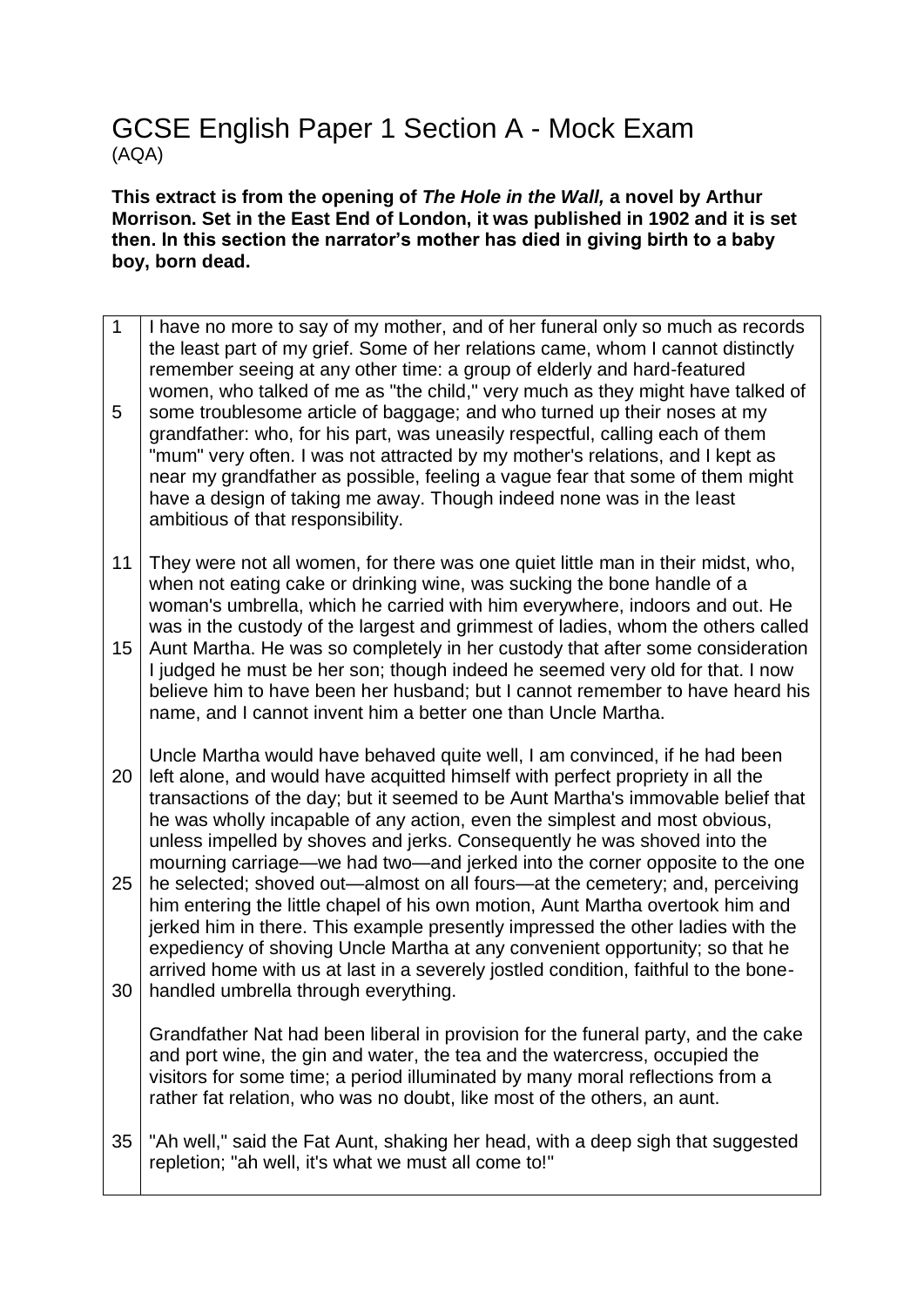|          | There had been a deal of other conversation, but I remember this remark<br>because the Fat Aunt had already made it twice.                                                                                                                                                                                                                                                                                                                                                                                                                                                                                                                           |
|----------|------------------------------------------------------------------------------------------------------------------------------------------------------------------------------------------------------------------------------------------------------------------------------------------------------------------------------------------------------------------------------------------------------------------------------------------------------------------------------------------------------------------------------------------------------------------------------------------------------------------------------------------------------|
|          | "Ah, indeed," assented another aunt, a thin one; "so we must, sooner or later."                                                                                                                                                                                                                                                                                                                                                                                                                                                                                                                                                                      |
| 40       | "Yes, yes; as I often say, we're all mortal."                                                                                                                                                                                                                                                                                                                                                                                                                                                                                                                                                                                                        |
|          | "Yes, indeed!"                                                                                                                                                                                                                                                                                                                                                                                                                                                                                                                                                                                                                                       |
|          | "We've all got to be born, an' we've all got to die."                                                                                                                                                                                                                                                                                                                                                                                                                                                                                                                                                                                                |
|          | "That's true!"                                                                                                                                                                                                                                                                                                                                                                                                                                                                                                                                                                                                                                       |
|          | "Rich an' poor-just the same."                                                                                                                                                                                                                                                                                                                                                                                                                                                                                                                                                                                                                       |
| 45       | "Ah!"                                                                                                                                                                                                                                                                                                                                                                                                                                                                                                                                                                                                                                                |
|          | "In the midst of life we're in the middle of it."                                                                                                                                                                                                                                                                                                                                                                                                                                                                                                                                                                                                    |
|          | "Ah yes!"                                                                                                                                                                                                                                                                                                                                                                                                                                                                                                                                                                                                                                            |
| 50       | Grandfather Nat, deeply impressed, made haste to refill the Fat Aunt's glass,<br>and to push the cake-dish nearer. Aunt Martha jerked Uncle Martha's elbow<br>toward his glass, which he was neglecting, with a sudden nod and a frown of<br>pointed significance—even command.                                                                                                                                                                                                                                                                                                                                                                      |
|          | "It's a great trial for all of the family, I'm sure," pursued the Fat Aunt, after<br>applications to glass and cake-dish; "but we must bear up. Not that we ain't had<br>trials enough, neither."                                                                                                                                                                                                                                                                                                                                                                                                                                                    |
| 55       | "No, indeed," replied Aunt Martha with a snap at my grandfather, as though he<br>were the trial chiefly on her mind; which Grandfather Nat took very humbly.                                                                                                                                                                                                                                                                                                                                                                                                                                                                                         |
|          | "Well, she's better off, poor thing," the Fat Aunt went on.                                                                                                                                                                                                                                                                                                                                                                                                                                                                                                                                                                                          |
| 60<br>65 | Some began to say "Ah!" again, but Aunt Martha snapped it into "Well, let's<br>hope so!"—in the tone of one convinced that my mother couldn't be much worse<br>off than she had been. From which, and from sundry other remarks among the<br>aunts, I gathered that my mother was held to have hurt the dignity of her family<br>by alliance with Grandfather Nat's. I have never wholly understood why; but I put<br>the family pride down to the traditional wedding of an undoubted auctioneer with<br>Aunt Martha's cousin. So Aunt Martha said "Let's hope so!" and, with another<br>sudden frown and nod, shoved Uncle Martha toward the cake. |